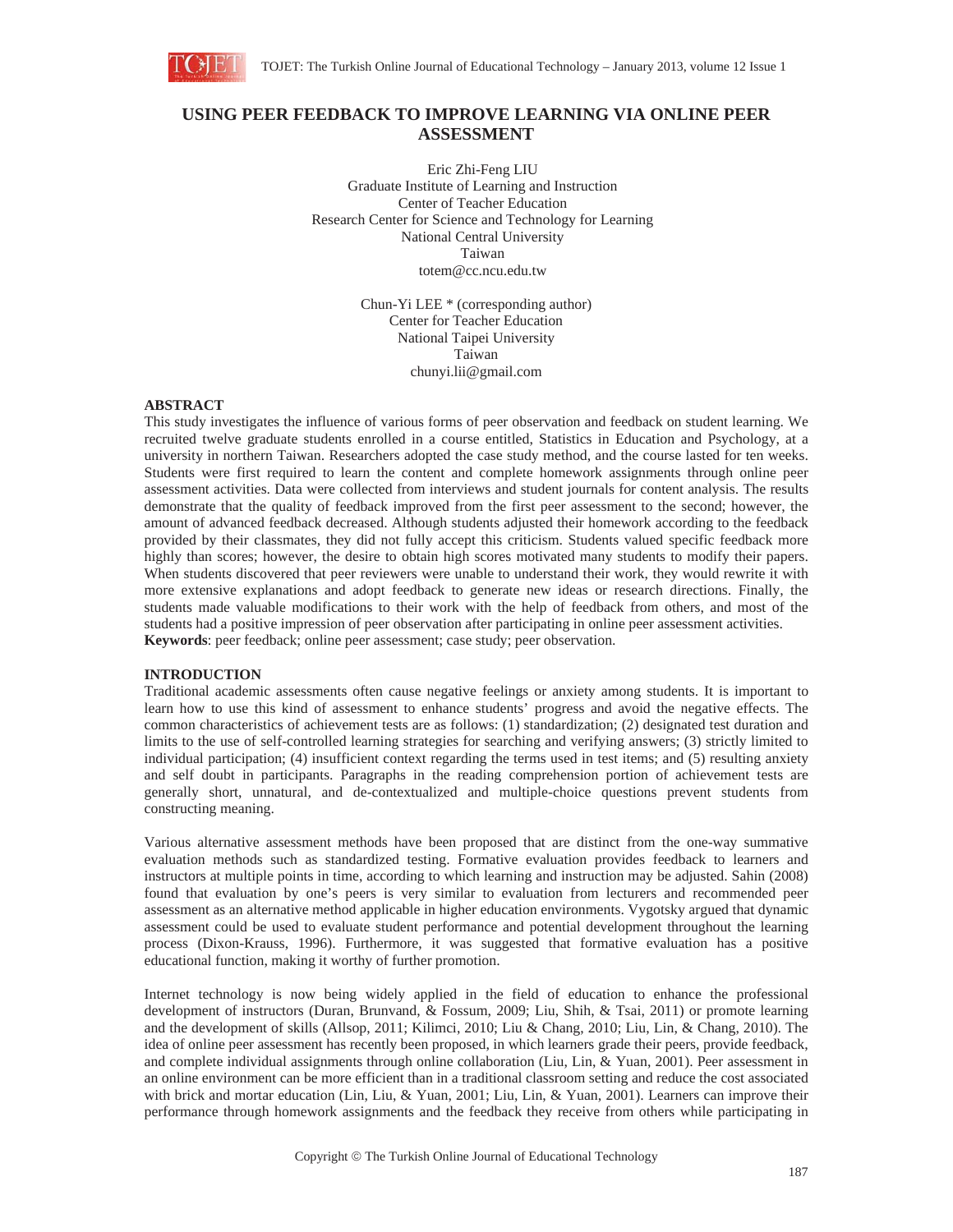

networked peer assessment (Wen & Tsai, 2008; Tsai & Liang, 2009). Indeed, the interaction and feedback provided by online peer assessment enhances learning and enables students to acquire knowledge by reflecting on the observations of their peers and the feedback they receive (Lin, Liu, & Yuan, 2001; Liu, Lin & Yuan, 2001). Peer observation and feedback are crucial to the online peer assessment process. Students assume the roles of author and reviewer simultaneously, complete assignments, inspect and learn from others, provide suggestions, receive feedback, and make adjustments to their own work. Through this process, students gradually develop into self-regulated learners.

Previous studies on peer assessment have focused on the reliability of student grading. Falchikov and Goldfinch (2000) conducted a meta-analysis of 48 quantitative peer assessment studies comparing the marks from peers and teachers, which demonstrated that students are generally able to make reliable judgments. A number of recent studies (Chen & Tsai, 2009; Liu & Carless, 2006) have investigated the role of peer feedback in online peer assessment. Chen and Tsai (2009) examined the role of peer feedback in the subsequent performance of participants, revealing that the quantity of feedback obtained during the first round of evaluation (particularly meta-cognitive-oriented feedback such as 'Evaluating and Planning' and 'Regulating and Reflecting'), is positively correlated with improvement from the first to the second round. However, some forms of peer feedback do not play a significant role in the progression between the second round and final rounds. Davies (2006) also emphasized the importance of judging students' work through comments rather than marks. However, few studies have explored the function of peer feedback in an online peer assessment environment. Furthermore it remains unclear the degree to which students who review the work of their peers benefit from the process, as a consequence of having to develop the sophistication required for peer observations. The purpose of this study was to address the following questions:

- (1) How do the first and second peer assessments differ in the process of peer feedback?
- (2) What role does peer feedback play in improving performance in learning tasks?
- (3) How do students view peer observation?
- (4) Does peer feedback in an online environment influence students in their work?

## **Functions of Peer Feedback**

There are two kinds of feedback: (1) inner feedback and (2) outer feedback (Bangert-Drowns, et al., 1991). Inner feedback focuses on student's knowledge, goal setting, and execution; outer feedback provides domain-specific knowledge and learning strategies. Through peer feedback, learners perceive the relationship between suggestions and achievement, which enhances the execution of their work. A number of studies have found that more detailed feedback helps students to learn more effectively (Chen, Liu, Shih, Wu, & Yuan, 2011; Bulter & Winne, 1995; Liu & Lin, 2007). Feedback can help students to evaluate themselves and identify important methods for revising assignments, all of which are very important abilities in the development of self-regulated learning.

Nilson (2003) described how teachers can use peer feedback as an alternative method of evaluation to help students gain important life skills. Students who are encouraged to transform the feedback they receive into a neutral and formative assessment come to view the process of peer feedback as a valuable activity. It is highly beneficial for students to receive the feedback of others, and it enhances their reflective and analytical abilities (Falchikov, 1995). If learners are unable to understand the advice they receive and adjust their learning appropriately, the feedback does not influence the process of self-regulation (Winne, 1982; Winne & Marx, 1977; 1982). However, it is unclear whether learners fail to assimilate feedback because they do not agree with it or because they do not understand it. This study provided learners with the opportunity to evaluate their peers, whereby learners could comment on or challenge the feedback they received. This process was meant critical thinking and the meta-cognitive skills of learners.

The suggestions generated by peer assessment lead students to confirm their existing knowledge or to expand it. Conflict often arises between the methods the students learn and those they use to complete their homework. These inner activities are the processes of self monitoring. Students may alter their knowledge or beliefs, but more importantly, the processes influence learners' self regulation (Bulter & Winne, 1995). What actions will students take to narrow the differences between their own goals and the feedback and suggestions they receive from others in the process of peer assessment? They may modify their learning goals or try to use new strategies to present their ideas. However, the students may also be misled by the feedback and develop misconceptions of their work and their actual abilities.

Zhao (1998) categorized various kinds of feedback, the highest of which is critical feedback used to describe the strength of the work and provide suggestion for adjustment. It has been demonstrated that high-quality feedback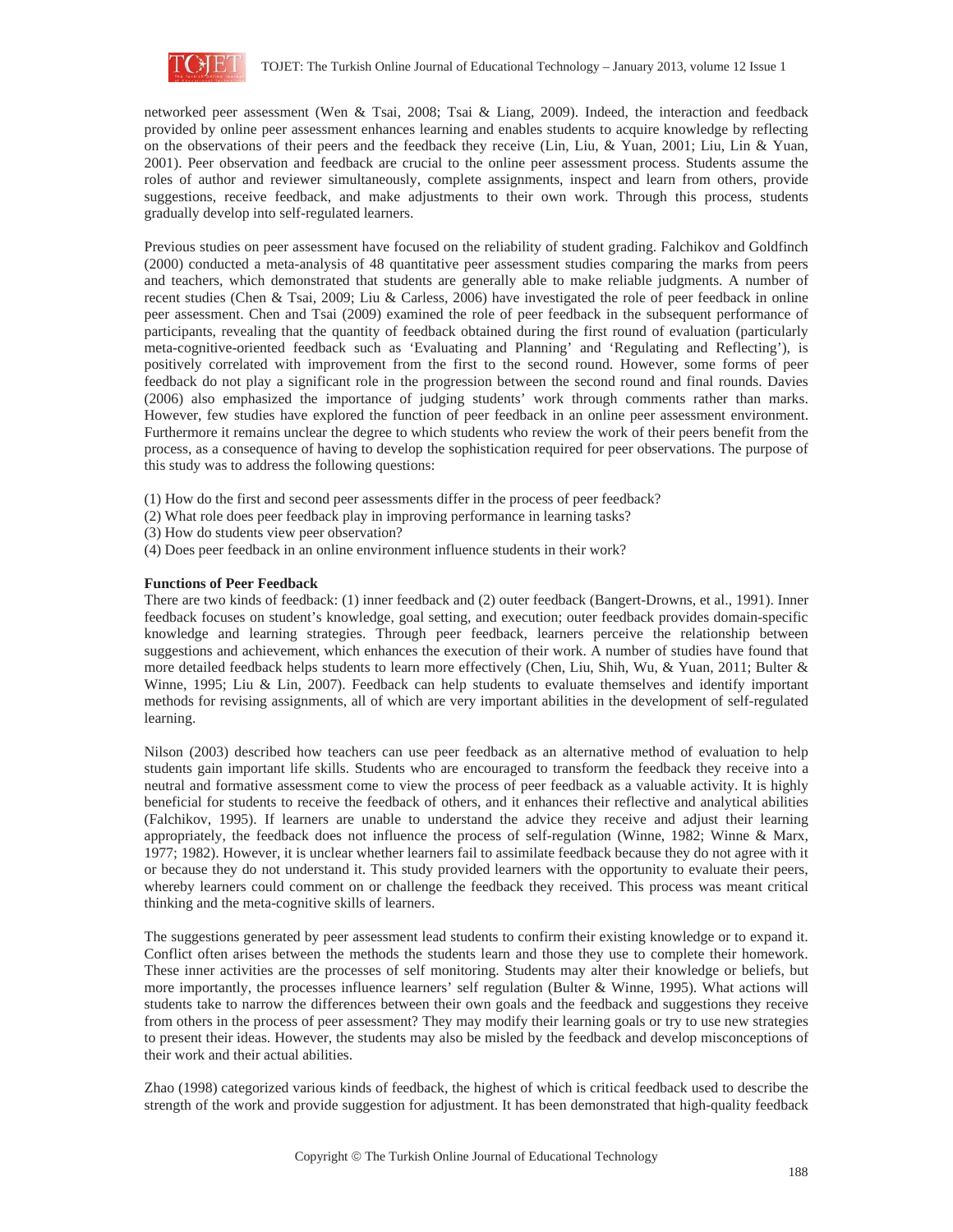

precedes high-level thinking. In addition, students receiving advanced feedback have shown more pronounced improvement in their learning performance (Tseng & Tsai, 2007).

Bulter and Winne (1995) examined outer feedback in the social cognitive learning process and discussed five different functions of feedback: (1) confirmation: feedback can help learners to confirm whether the learning objective was achieved; (2) expansion: when information is lacking, feedback can provide useful information; (3) replacement: when learners receive incorrect or unsuitable information, feedback can help them to correct it; (4) tuning: feedback can assist learners to refine their understanding of a concept; and (5) restructuring: when preconceptions conflict with new learning material, feedback can help learners to rebuild their knowledge.

Moreover, Bulter and Winne (1995) stated that when learners are asked to provide feedback, they have to decide whether to make adjustments according to the feedback they themselves receive during peer assessment. During this process, learners continually adjust and enrich their domain knowledge. Through self-monitoring, learners filter the information to determine the characteristics of each task, its learning objectives, and relevant learning strategies. Moreover, through peer observation and feedback, learners confirm, adjust, and reconstruct their knowledge and beliefs.

## **METHODS**

### **Participants**

This study recruited 12 graduate students (11 females and 1 male) enrolled in a course entitled, Statistics in Education and Psychology, at a university in northern Taiwan. All of the students were required to participate in the peer assessment activities in the computer laboratory in which the course was held to avoid unfair assessment.

### **Online Peer Assessment Activity**

During peer assessment activities, the students had to assume various roles. They had to complete their work, review the work of others, provide others with feedback, and reflect on the feedback they received. To enhance the influence of observation on learning and provide multiple instances of feedback, the students were required to give an oral presentation in the class. The standards of evaluation were generated from a discussion between the teacher and students (see Table 1). After completing a homework assignment, the students participated in peer assessment activities in class. This study differed from that of Falchikov (1993), which viewed feedback as the channel by which students provide suggestions without scoring the work of others.

| <b>Table 1:</b> Evaluative standards for homework assigned in the statistics course |                                                    |  |  |
|-------------------------------------------------------------------------------------|----------------------------------------------------|--|--|
| Dimensions                                                                          | Evaluative standards<br>Suggestions                |  |  |
|                                                                                     | Was the topic focused on educational issues?       |  |  |
|                                                                                     | Were the research questions clear?                 |  |  |
|                                                                                     | Research hypothesis: Alternative hypotheses &      |  |  |
| Research                                                                            | Null hypotheses                                    |  |  |
| questions and                                                                       | (Correctness)                                      |  |  |
| research design                                                                     | Research hypothesis: Alternative hypotheses $\&$   |  |  |
|                                                                                     | Null hypotheses                                    |  |  |
|                                                                                     | (Clarity)                                          |  |  |
|                                                                                     | Was the statistical method suitable?               |  |  |
|                                                                                     | Were the statistics tables presented and formatted |  |  |
|                                                                                     | in APA style?                                      |  |  |
| Report                                                                              | Were all important data presented?                 |  |  |
| commentary                                                                          | Was any explanation of important data provided?    |  |  |
|                                                                                     | Was any explanation of the statistical             |  |  |
|                                                                                     | significance of the data provided?                 |  |  |
| Research                                                                            | Were integrated explanations of the research       |  |  |
| conclusion                                                                          | questions, hypotheses, and results given?          |  |  |

In this study, the online peer assessment process was reciprocal and anonymous. In other words, the assessors and those being assessed did not know each other's identities. Online peer assessment was performed in two rounds, such that students were matched in each round. Two rounds of peer assessment gave students the chance to revise their homework according to reviewers' comments without spending too much time on it. Previous studies have also shown that two rounds of peer assessment can help students to improve the quality of their homework (Tsai, Liu, Lin, & Yuan, 2001). Three or more rounds may help students to further improve their homework, but this study was limited in time. Students assessed and were assessed by the same peer in both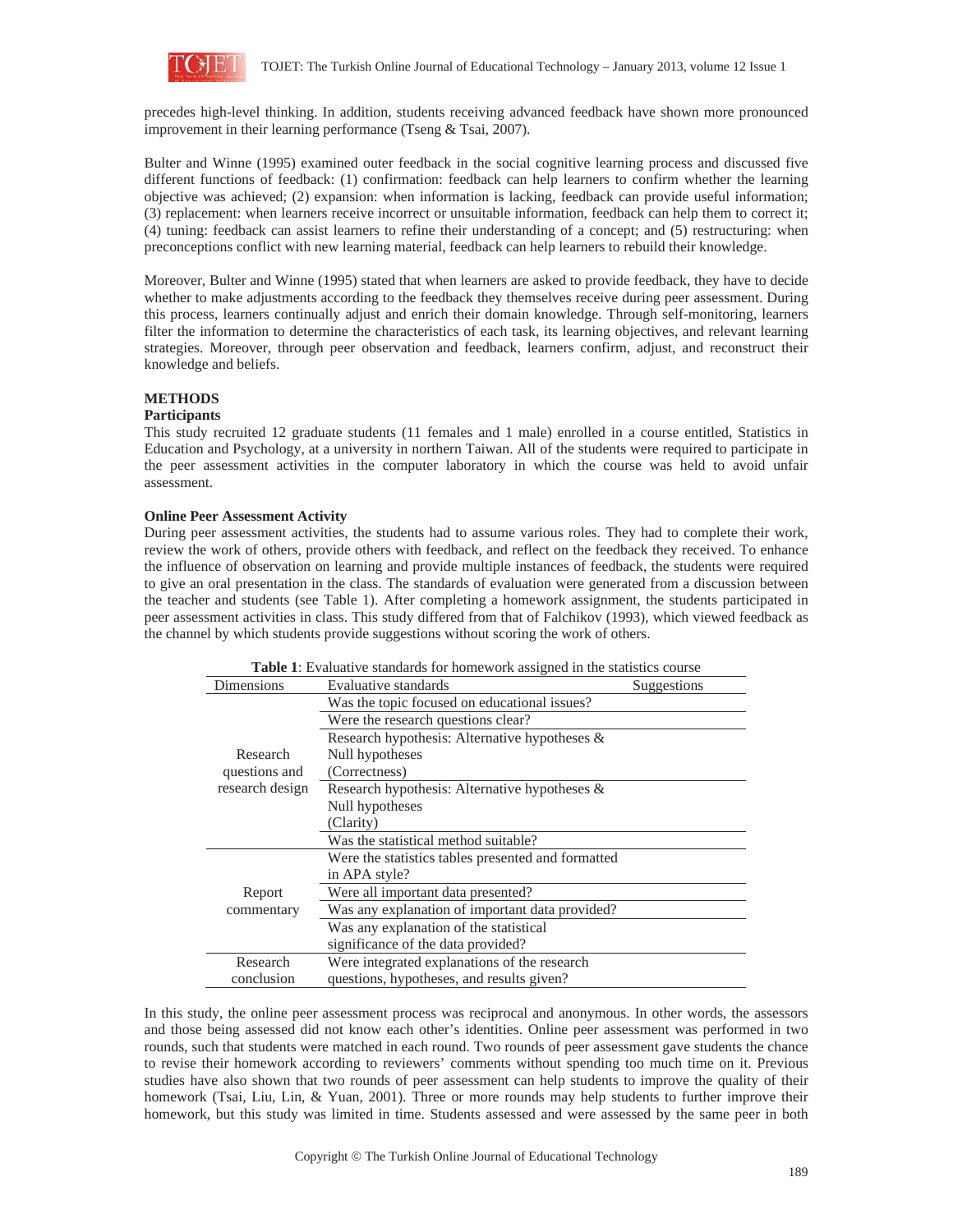

rounds. In the online peer assessment system, students submitted their homework, reviewed and graded the work of others online, and reviewed the feedback they received. One of the advantages of online peer assessment is anonymity. Zhao (1998) indicated that anonymity can increase the reliability and validity of peer assessment, prevent participants from feeling pressured into giving positive assessments to maintain social relationships, and make the participants feel comfortable when providing critical feedback. Moreover, online peer assessment makes the transmission of information fast and convenient.

Following self- and peer assessments, the students adjusted their work according to the feedback they received. The instructor also monitored the peer feedback and met with participants to ensure that reviews were conducted appropriately. For example, when a student posted the same comments for all reviews, the instructor asked for an explanation. The student responded that he was checking whether the instructor really monitored their activities and asked for a chance to modify his reviews. No other events occurred following peer assessment activities. After the peer assessments, the students gave oral presentations to the class, during which they observed the work of others and received additional feedback on their own ideas. At the end of the semester, the students handed in their completed work.

### **Instrument and Data Analysis**

Two experts were consulted to analyze the functions of feedback. To avoid personal bias, the two experts used the same criteria to categorize feedback. SPSS statistical software was used to calculate Cohen's kappa coefficient to measure inter-rater agreement. The kappa coefficient measures the percentage of data values on the main diagonal of the table and then adjusts these values according to the degree of agreement that could be due to chance alone.

First, the two experts categorized feedback separately, according to the same standards. Then, Cohen's kappa coefficient was calculated. A statistically significant value of Cohen's kappa coefficient indicates that the two raters achieved satisfactory agreement. In this study, Cohen's kappa was higher than .70 (Kappa= .89, p< .001), indicating that the two raters achieved acceptable levels of agreement (97.72%).

A semi-structured interview was used to understand the roles of peer feedback and peer observation in homework performance. The interview format was adapted from the self-regulated learning interview schedule (SRLIS) developed by Zimmerman and Martinez-Pons (1986; 1988). Eleven students were interviewed individually, and one female student did not consent to be interviewed.

## **RESULTS**

### **Functions of Peer Feedback**

To ascertain the differences in the function of peer feedback between the first and second assessments, we collected all instances of feedback from all phases of the study and sorted them by functional type. The sources of the data are the first and second peer assessments, during which the students delivered feedback and suggestions to a peer and received feedback and suggestions from a peer. Following classification of the data, there were 712 items available (see Table 2).

| <b>Table 2:</b> Functional classifications of peer feedback |              |           |            |        |               |
|-------------------------------------------------------------|--------------|-----------|------------|--------|---------------|
|                                                             | Confirmation | Expansion | Replace or | Tuning | Restructuring |
|                                                             |              |           | overwrite  |        |               |
| Counts                                                      | 457          | 116       |            | 46.    |               |

In Table 3, we provide typical examples and classify the feedback according to the basic purposes of confirmation, expansion, and replace or overwrite, and the advanced purposes of tuning and restructuring. For the basic functions of feedback, there were 457 instances of confirmation, 116 of expansion, and 78 of advice to replace or overwrite. For the advanced functions, there were 46 instances of advice for tuning and 15 for restructuring.

| <b>Table 3:</b> Typical examples of feedback according to function |                                           |  |  |
|--------------------------------------------------------------------|-------------------------------------------|--|--|
| Feedback function                                                  | <b>Typical examples</b>                   |  |  |
| Confirmation                                                       | The research topic, preface, content,     |  |  |
|                                                                    | background, and research methods are      |  |  |
|                                                                    | clearly defined and explained and easily  |  |  |
|                                                                    | capture others' attention and curiosity.  |  |  |
| Expansion                                                          | Suggestions: if there were more           |  |  |
|                                                                    | explanation of different thinking styles, |  |  |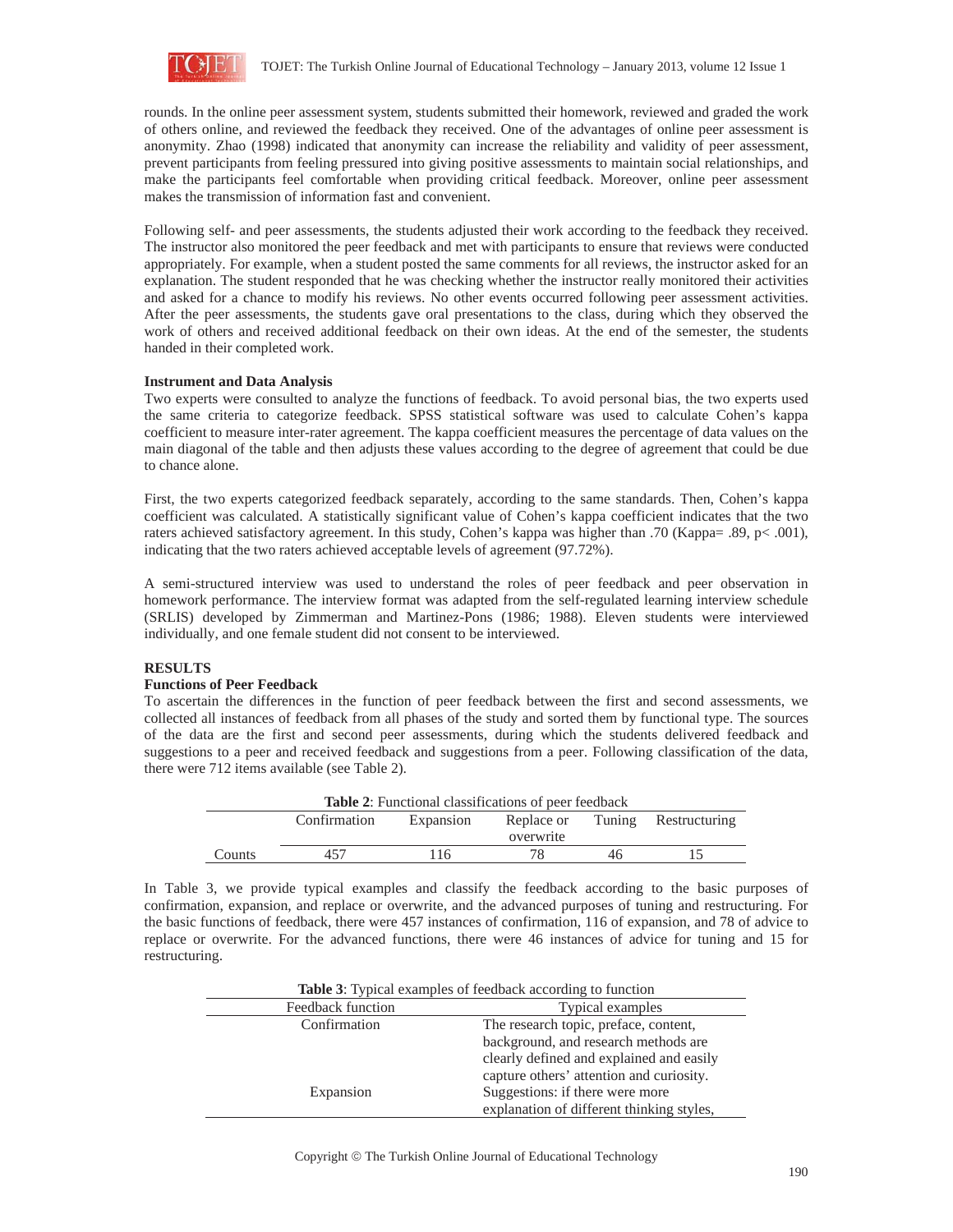

|                      | such as administrative style, judicial style,  |
|----------------------|------------------------------------------------|
|                      | and legislative style, it would be easier for  |
|                      | others to understand the characteristics of    |
|                      | different thinking styles and how teachers     |
|                      | could guide students with different            |
|                      | thinking styles.                               |
| Replace or overwrite | In 1.1, for better correspondence to H1, I     |
|                      | suggest you modify H0 - student's gender       |
|                      | and grades are independent.                    |
| Tuning               | Because there are too many research            |
|                      | questions in your research design, others      |
|                      | could confuse the definition of the null       |
|                      | hypothesis with the definition of the          |
|                      | alternative hypothesis. Also, some research    |
|                      | results do not totally support the alternative |
|                      | hypothesis (research question 2) and could     |
|                      | not even reject the null hypothesis.           |
|                      | Because of this, the correctness is            |
|                      | questionable.                                  |
| Restructuring        | In research hypothesis 2, you confuse the      |
|                      | null hypothesis and alternative hypothesis.    |

The students' feedback from two peer assessments is summarized and categorized according to the functions of peer feedback (See Table 4). The differences in the type of feedback and number of suggestion between the two assessments can be observed.

**Table 4**: Feedback function counts for the two peer assessment activities.

|                      | First peer assessment | Second peer assessment |
|----------------------|-----------------------|------------------------|
| Confirmation         | 245                   | 212                    |
| Expansion            | 53                    | 63                     |
| Replace or overwrite | 35                    | 43                     |
| Tuning               | 31                    | $\mathsf{L}$           |
| Restructuring        |                       |                        |

Table 5 is sorted according to feedback function type. We categorized confirmation, expansion, and replace or overwrite as basic feedback. Tuning and restructuring were categorized as advanced feedback.

| <b>Table 5:</b> Feedback of the peer assessment within advanced and basic functions |                       |                        |  |  |
|-------------------------------------------------------------------------------------|-----------------------|------------------------|--|--|
|                                                                                     | First peer assessment | Second peer assessment |  |  |
| Basic feedback                                                                      | 333                   | 318                    |  |  |
| Advanced feedback                                                                   | 42                    | 10                     |  |  |

**Table 5**: Feedback of the peer assessment within advanced and basic functions.

To confirm the differences in the functions of peer feedback between the first and second peer assessments, chisquare tests were used to process the number of instances of each type of feedback. The results are shown in Table 6.

|                       | Chi-square |
|-----------------------|------------|
| Confirmation          | 2.38       |
| Expansion             | 0.86       |
| Replace and overwrite | 0.82       |
| Tuning                | $5.57*$    |
| Restructuring         | 3.27       |
| Basic feedback        | 0.35       |
| Advanced feedback     | $8.67**$   |

Table 6 shows the differences between the functions of feedback used in the first and second peer assessments. Significant differences between assessments were observed for feedback categorized as tuning and for overall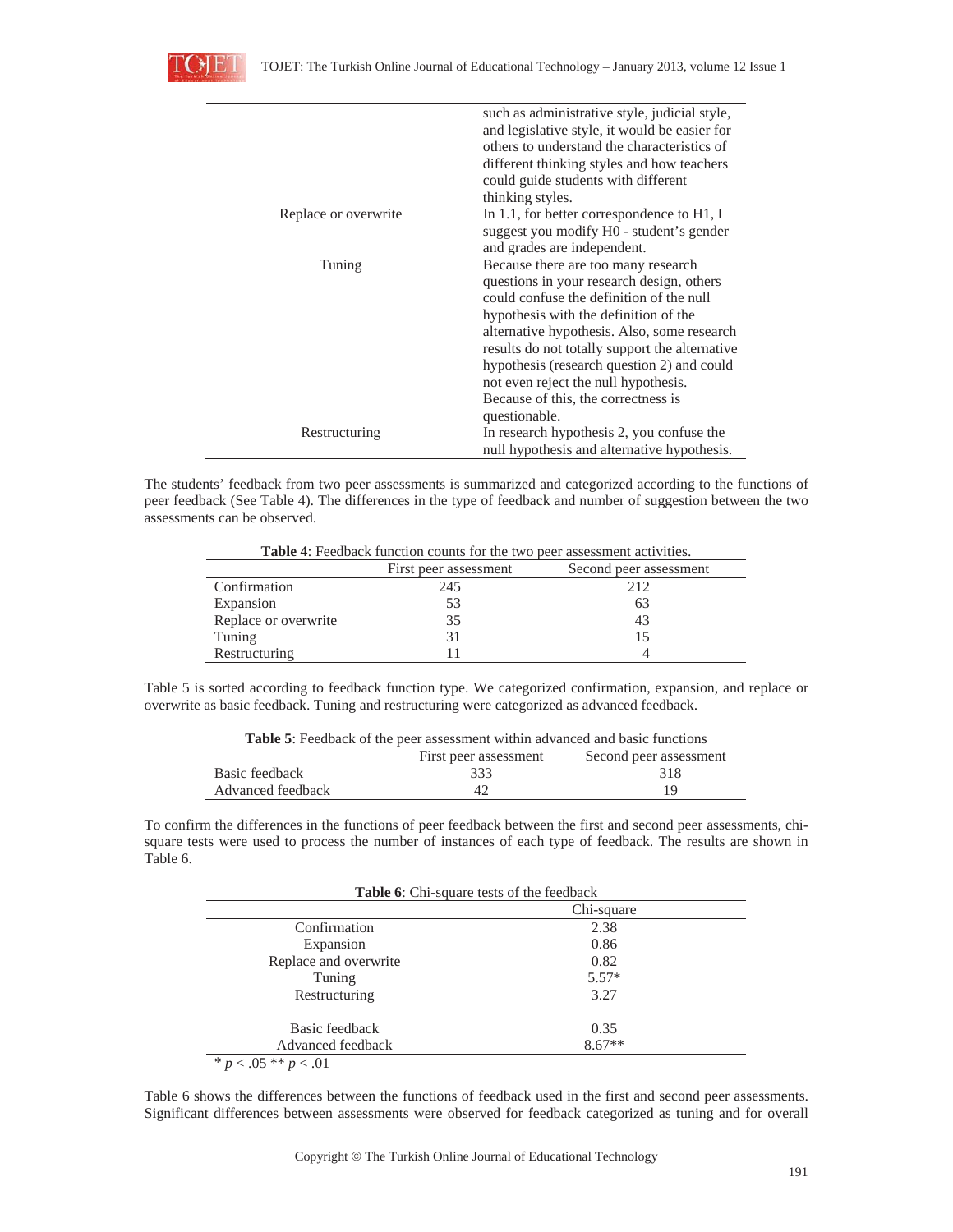

advanced feedback. In the second peer assessment, there were fewer instances of advanced and tuning than in the first peer assessment.

Despite the reduction in advanced feedback, the quality of the feedback improved. In the second round of peer assessment, the students gave deeper and higher quality feedback, and were better able to understand the essence of each research issue. Examples are shown in Table 7.

| Table 7: Examples of feedback functions in two peer assessment activities |                                                                                                                                                                                                                                       |                                                                                                                                                                                                                                                                                                                      |  |
|---------------------------------------------------------------------------|---------------------------------------------------------------------------------------------------------------------------------------------------------------------------------------------------------------------------------------|----------------------------------------------------------------------------------------------------------------------------------------------------------------------------------------------------------------------------------------------------------------------------------------------------------------------|--|
| Evaluator                                                                 | Suggestions from the first peer                                                                                                                                                                                                       | Suggestions from the second peer                                                                                                                                                                                                                                                                                     |  |
|                                                                           | assessment                                                                                                                                                                                                                            | assessment                                                                                                                                                                                                                                                                                                           |  |
| Student L                                                                 | The outline of this research is<br>complete and detailed just like a<br>short dissertation, perfect.<br>(confirmation)                                                                                                                | Research goal and questions to be<br>answered should consider the influence<br>of self-efficacy and learning<br>performance because we should discuss<br>the two dependent variables and                                                                                                                             |  |
|                                                                           | But in the final part of the<br>explanation, in addition to the<br>discussion of research results, it<br>is suggested to add some<br>suggestions or vision for the<br>future, which would make this<br>paper even better. (expansion) | independent variables independently,<br>then discuss the impact of the<br>interaction between these two<br>independent variables on the dependent<br>variable. (tuning)<br>$\cdots$                                                                                                                                  |  |
| Student A                                                                 | The research topic focuses on the<br>educational field. (confirmation)<br>The research questions are<br>clearly described. (confirmation)<br>In the first part, the research goal                                                     | This research was very complete. From<br>the introduction to the explanation of<br>the research topic and research results,<br>it provided a complete description.<br>(confirmation)                                                                                                                                 |  |
|                                                                           | and research hypothesis do not<br>match. The research goal was<br>defined as "there is no<br>difference", but the null<br>hypothesis was defined as "they<br>are the same". (replace and<br>overwrite)                                | In Table 2, some details have to be.<br>added, such as putting a "*"on the<br>values that are statistically significant.<br>(replace and overwrite)<br>The research result should reject the<br>null hypothesis and support the<br>alternative hypothesis; however, in the<br>research goals, it seems that you want |  |
|                                                                           | Research hypothesis was<br>succinctly described.<br>(confirmation)                                                                                                                                                                    | to reject the alternative hypothesis and<br>support the null hypothesis. A<br>substantial modification is needed to<br>correct this error. (restructuring)                                                                                                                                                           |  |
|                                                                           | The statistical method matched<br>the needs of testing the research<br>hypothesis. (confirmation)                                                                                                                                     | In the conclusion, except for the<br>explanation of research goals, you have<br>incorporated your own opinion, and<br>this expands the research.                                                                                                                                                                     |  |
|                                                                           | The summary of statistical results<br>followed the APA format.<br>(confirmation)                                                                                                                                                      | (confirmation)<br>The final suggestion is that you can<br>think about which variables would<br>influence this research topic, and these                                                                                                                                                                              |  |
|                                                                           | However, in Table 1, the $p < .05$<br>should modified to p> .05.<br>(restructuring)                                                                                                                                                   | could be the suggestions for future<br>study and make this paper more<br>prospective. (expansion)                                                                                                                                                                                                                    |  |

When comparing feedback functions and the number of instances between the first and second peer assessments, we found that a greater quantity does not lead to a higher quality. Table 7 provides examples of the feedback given in the two peer assessments. It is clear that, in example one, student L gave two kinds of feedback in the first peer assessment activity (confirmation and expansion), but gave only one kind of feedback and moved to a

…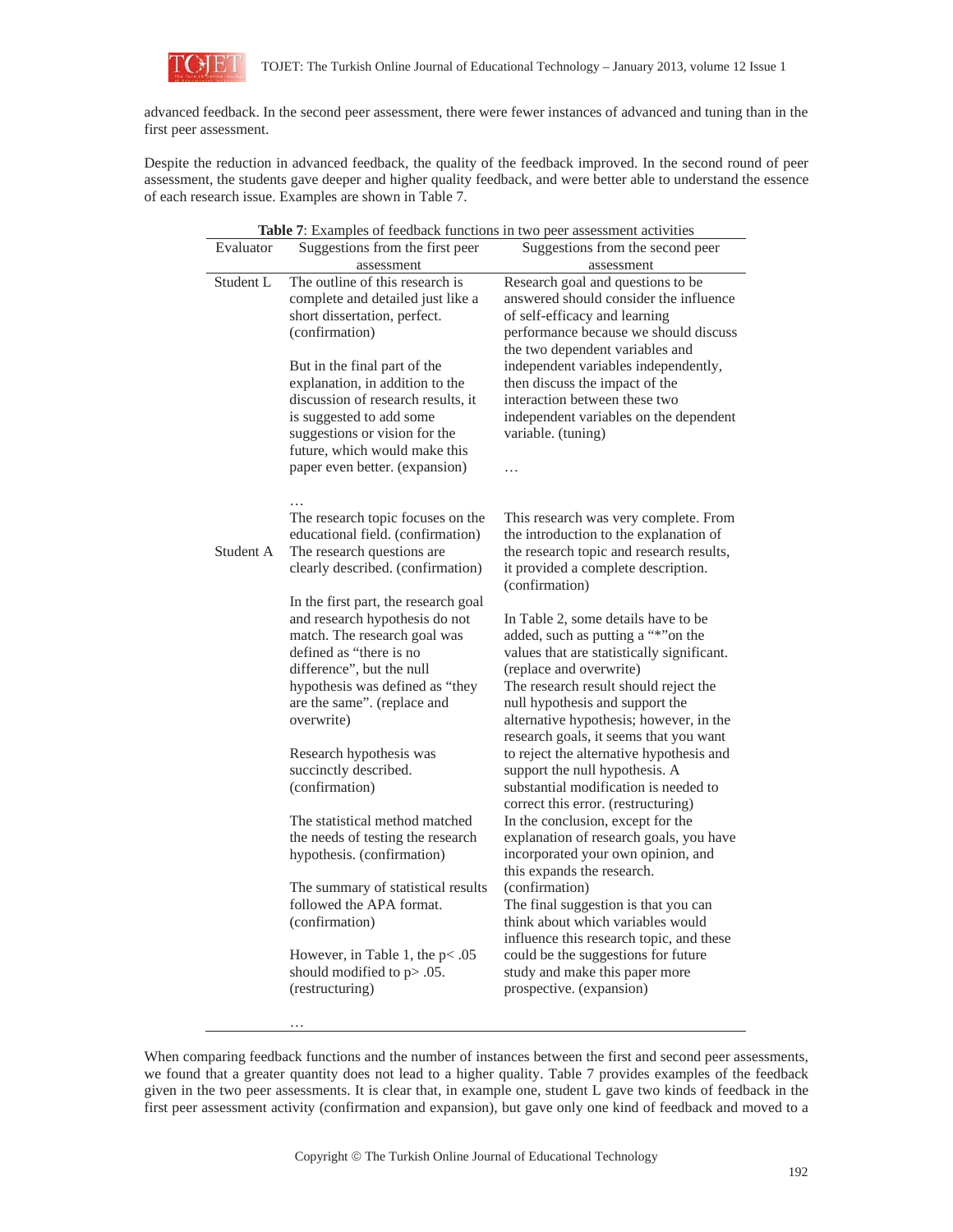

higher level (to the tuning category) for the same assignment in the second peer assessment. For this student, we found that the feedback count decreased from the first to the second assessment, but the quality of the feedback improved. In general, the students received more advanced feedback from the first peer assessment activity, revised their homework based on this feedback, and presented it in the second peer assessment activity. In this research, the same evaluator was assigned to one assignment for both peer assessment activities. In the second peer assessment, the obvious decrease in advanced feedback could indirectly demonstrate that the feedback influenced the students' performance by encouraging them to modify their homework.

In Table 7, student A gave a total of 11 instances of feedback (some instances of feedback are not shown), including 9 instances of confirmation, 1 of restructuring and 1 of replace or overwrite, but in the second peer assessment for the same assignment, student A only gave 5 instances of feedback, including 2 of confirmation, 1 of expansion, 1 of replace or overwrite and 1 of restructuring. Therefore, although the student's instances of advanced feedback decreased, for each case, the feedback quality improved significantly. Moreover, if the students modified their homework as much as possible and better understood the key point of the task after receiving others' feedback, it is understandable that the number of instances of advanced feedback and tuning and restructuring feedback would decrease.

### **Peer Feedback for Improving Learning Tasks**

Carver and Sheier (1990) indicated that when students obtain unanticipated feedback their desires for selfregulation and self-monitoring are aroused. Extrinsic feedback helps learners to acquire domain knowledge and monitor their own learning. After interviewing the students, we found that they felt that the feedback was beneficial to their learning, saw the feedback as a tool for enhancing their learning, and were willing to adjust their domain knowledge according to the suggestions given by their peers. Some important findings regarding the feedback were as follows:

*Adjust Homework with Conditional Acceptance of Others' Suggestions.* The students adjusted their homework according to the feedback provided by their classmates, but they did not accept it entirely. The mechanism of intrinsic self-regulation drove the learners to search for information related to the feedback given, to verify it, and to choose adjustments that were in line with correct and useful feedback. Therefore, extrinsic feedback influenced not only the regulation of cognition but also the learning behavior (homework adjustment).

**Student D**: I did not accept all of the advice from others because I didn't think all of the feedback was correct or useful. Therefore, sometimes I preferred to use my own idea and reject suggestions. This is what I did: before modifying my article, I consulted others' feedback first, and if there was anything that needed to be improved, I modified it based on the good suggestions. In this way, I adopted this advice.

**Student D**: I first reviewed the feedback of others, and skipped the items that only mentioned what I did fairly well and went directly to those instances of feedback that pointed out the defects in my homework. Then, I checked which methods provided by others would most improve my weak points. After that, I rechecked what I did, and if the feedback provided by others was better, I modified my work.

**Student G**: I saved the feedback from peer assessment activities in a Word file. Then I modified my homework using this Word file. Usually, I ignored instances of feedback that praised what I did well, and I followed the feedback items one by one to rewrite my homework. Moreover, I highlighted the modifications with red ink. For those feedback items that I did not understand, because I did not know whom to ask [for clarification], I consulted other textbooks. If I found some evidence that supported my idea, I did not adjust my work. Of course, if I thought the feedback was reasonable, I adjusted my work according to the feedback.

*Requirements for the Quality and Function of Feedback.* In a previous study, aptitude treatment interaction effects (ATIE) was employed to survey the influences of feedback modes (specific and holistic) as well as the executive thinking styles of 58 computer science students on networked peer assessments. The influence of feedback obtained from online peer assessment was found to be related to individual differences (Lin et al., 2001). Students with highly developed executive thinking styles benefited more from online peer assessment activities because they were more willing to use advanced thinking and to adapt to new teaching strategies. In addition, specific feedback was found to be more beneficial to learning than holistic feedback. In the present study, we found that the learners also had expectations regarding the quality and quantity of the feedback they received.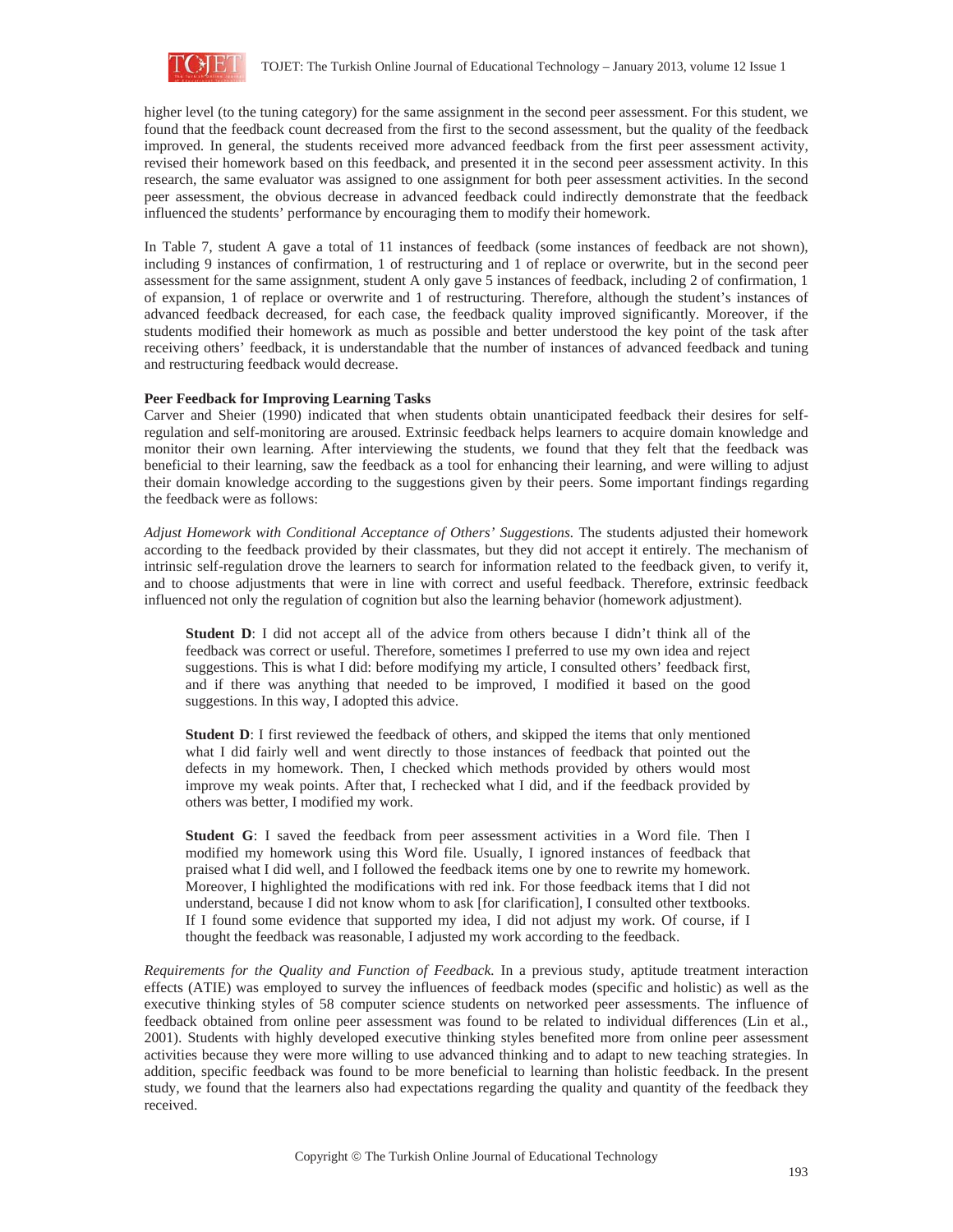

The interviews revealed that the students expected to receive a large amount of high-quality feedback. The students condemned classmates who only provided holistic feedback or high scores with few concrete suggestions. In addition, the students referred to the specific feedback provided by others when modifying their work. They also complained about evaluators who only offered confirmation related feedback about their homework. Overall, the students valued specific feedback more highly than scores:

**Student F**: I don't think the score is very important, and I hope to receive more specific feedback that shows me how to improve my homework. In addition, when I received [feedback], I was disappointed at the unconstructive feedback provided by others.

**Student E**: In the first round of the networked peer assessment activity, I found that some students were lazy and wrote few suggestions without providing meaningful feedback. I hope to receive a large amount of feedback and suggestions. I also hope that my evaluators will point out as many of my defects as they can. For example, in the second round, I received some specific feedback, and two instances influenced me the most, really helping me to improve my slides for the final presentation. I would keep thinking of others' feedback for further improvement. For example, following the suggestions, I divided my research purpose into four different parts, which was not addressed clearly in the original version. Some of the feedback influenced me a lot. It pushed me to rewrite my homework in a clearer way.

*Modifications to Improve Readers' Understanding of the Work.* After receiving feedback, if the students found that the reviewers did not understand their work, they would rewrite it and provide more extensive explanations. Most students stated that they realized that they needed to modify their work after receiving feedback. Based on the feedback, the students sensed that the way in which they had written the homework and the way in which they had presented data were not comprehended by the readers as expected.

**Student E**: The feedback of others is a big help for improving my homework, because some of the ideas they provided had never occurred to me before I read them in this activity. In the beginning, I was very subjective and thought that I did my work quite well, but when others had some suggestions for my work, I realized that I should be more conscientious about my paper and that clarity is necessary in academic writing. After this process, I was totally changed.

**Student C**: In my second revision, I immediately corrected items that were difficult to understand in my first revision. For example, I found that the variables in one figure were unclear, so I changed it to make the figure clearer. I read the work of others before, and I found that the way they explained themselves in their articles was OK for my understanding and adopted the methods that those authors used in their work. However, after the peer assessment activity, I found that the evaluators could not understand what I wanted to express in my paper, so I changed the style of writing for my homework. I highlighted the key points, which made the paper easier to understand. I made modifications only because of the suggestions of others. I know now that my understanding is not equal to the understanding of others.

*Adopt a New Research Direction.* Approval from others tends to fortify the confidence of students regarding the manner in which they present their ideas in their homework. Students can adapt to the evaluators' feedback and generate new ideas or select new research directions.

**Student B**: In the beginning, I was unsure if my design was OK, but the affirmative feedback of others assured me that my decision was acceptable.

**Student B**: Some feedback indicated that I did not mention certain variables in my literature review. This means that my topic was developed without adequate support and that no evidence could support the variables I used in my paper. This feedback really influenced me a lot, and because of it, I modified my first research question. More importantly, I restructured my research. The feedback from my classmates gave me some ideas about how to modify my study and helped me to address a problem I did not notice. Without peer assessment, I would have had no motivation, and it would have been impossible for me to modify my work.

*Modifying One's Work to Obtain a Higher Score.* Some students described how their score was a motivating factor in modifying their articles. The students felt that only when they followed the evaluators' suggestions to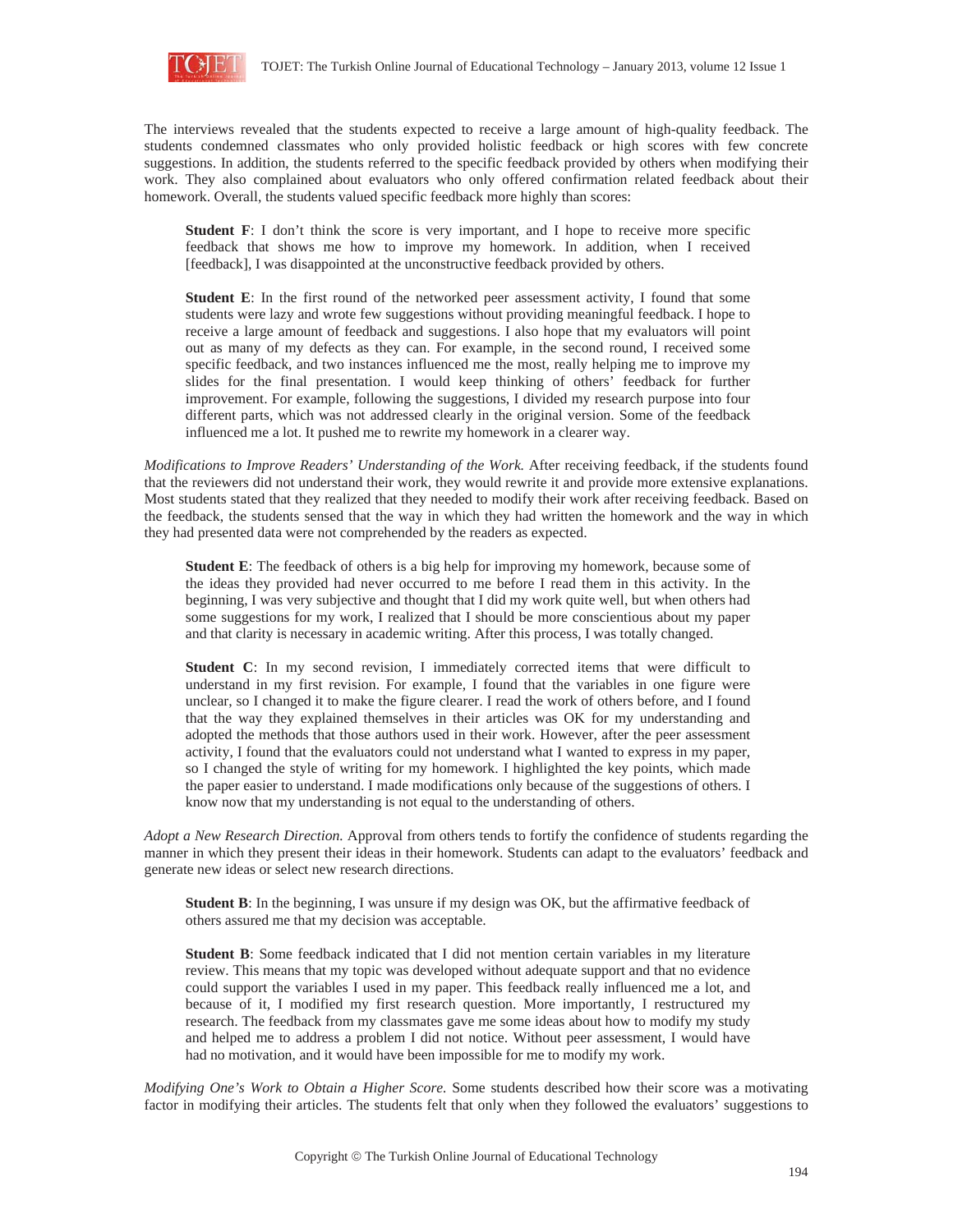

modify their homework would they receive a higher score in the next round. In addition, they were afraid of being criticized again. Therefore, the desire for a good score influenced some students to modify their work.

**Student A**: Other students commented on my topic, so I modified it substantially. I felt that if I did not adjust it according to the feedback, they would criticize this part again the next time.

### **Student views regarding peer observation**

In the present paper, peer observation refers to the observations made in the review of the homework of their peers. The reflection prompted by reviewing the work of classmates may help students to judge and revise their homework in a better way. Students indicated two different views regarding the observation phase: very useful or not useful at all. Some students even viewed the peer observation as more helpful than the feedback received from suggestions. Students K and E did not consider peer observation useful because the reviewers, without knowing the background of the submitters, could only provide suggestions or scores based on their own understanding of the literal meaning or wording of the content. Peer reviewers were often skeptical of whether the explanations of others would persuade readers and evaluators. Hence, student evaluators usually only gave suggestions regarding ways to improve structure or format.

**Student K**: I think that the changes I made are more formal. Everyone has different solutions, and I do not have good insight into the submitter's solution and know little about their research background. Therefore, I can only know if the method they used could answer the research questions they proposed in advance, and I will not have better suggestions unless I already know more about the research background. Hence, I feel that feedback from observation is not helpful.

**Student E**: All of the statistical methods of submitters were reasonable. For example, when I evaluate a study on the concept of expertise, the only criticism from me will be the liability of the sample size. I will keep thinking about whether the participants they chose are not representative enough, and there should be something that needs to be studied in more depth in the future. I will also question the explanation in the text if there is something I cannot understand.

Most students that were interviewed (8 out of 10) reported that peer observation was very helpful. Four explanations may account for this. First of all, the students were able to learn various statistical methods in addition to what they had already adopted and employ the new methods in subsequent work. Second, they learned how to use APA format and how to structure an academic paper through the evaluation of others' work. Third, the students learned how to use better wording, clearer expressions, and organize content more effectively in their writing, which will be helpful to their academic training beyond the course itself. Fourth, they came to better understand their own difficulties with the project as a result of reviewing the homework of others.

**Student B**: I found that everyone clearly expressed their adopted statistical methods, and this was a great help to me. I noticed how they used methods that I do not use and saw how they explained why they used the method. Because of this, I changed my first research question. From observation, I found that another student's variance of data was similar to mine, and his method was better and more suitable than mine.

**Student D**: After observing the feedback and the work of others, I got a chance to think about areas I could improve; for instance, my wording did not necessarily express my ideas clearly, and I needed to add clearer explanations and draw a more integrated conclusion.

**Student F**: After reading the homework of my peers, I decided to rewrite my homework and make it complete. For example, I suggested that my classmates provide an overall and integral explanation in the final session, as this is what I always fail to do myself when completing statistics assignments.

**Student B**: I did not apply what I observed in the homework of others to modify my own homework, but the observation really made me reconsider which statistical methods I should use. Although I used different methods, I learned various ways to apply statistical methods by reviewing the homework of my peers.

In general, the students had positive opinions regarding peer observation. Although two students reported that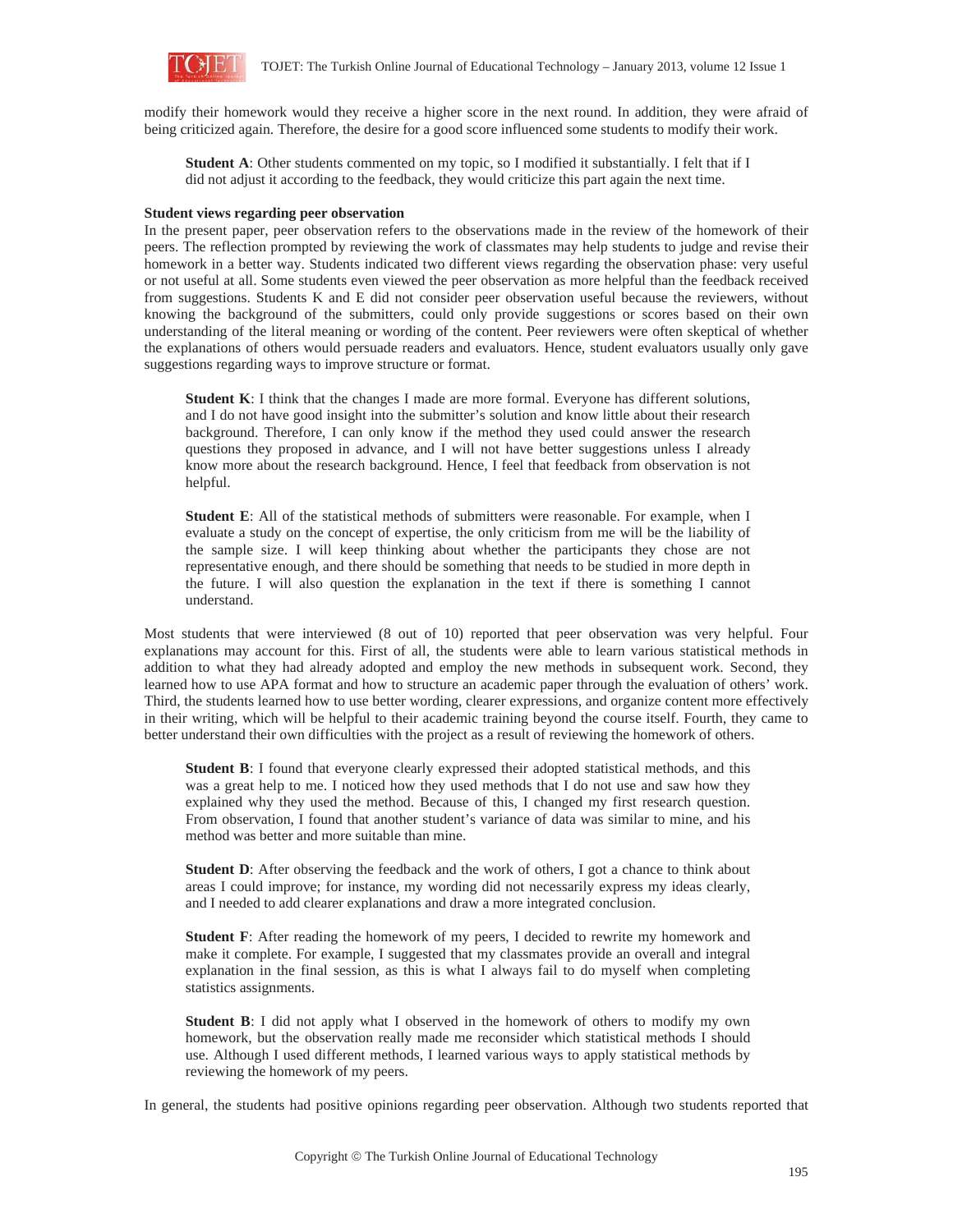

they received little help from peer observation, they still had a positive attitude toward the peer observation as to the way it helped them to modify the essay format. We can conclude that peer observation is helpful to different students in different ways.

### **Student modification of their work**

To measure changes in the work of students after two online peer assessment activities, a set of evaluative standards was established, by which to judge and categorize the students' work. All twelve students were given two opportunities to modify their work. Variable homework1 refers to the homework they had to submit in the middle of the semester. Variable homework2 refers to the modifications that the students made to their work according to the feedback they received from the peer assessment activity. Homework3 represents the final version of the homework that was submitted at the end of the semester, and the teachers gave final scores based on this version of the work. The amount and type of feedback applicable to the modifications in the students' homework are shown in Table 8.

|           | Homework2                    |                          | Table 8: Feedback functions of modifications to the students' homework<br>Homework3 |                |
|-----------|------------------------------|--------------------------|-------------------------------------------------------------------------------------|----------------|
| Student   | Feedback function            | N                        | Feedback function                                                                   | N              |
| Student A | Expansion                    | 5                        |                                                                                     |                |
|           | Replace or rewrite           | 3                        | Replace or rewrite                                                                  | $\mathbf{1}$   |
|           | Tuning                       | 3                        |                                                                                     |                |
| Student B | Expansion                    | $\overline{2}$           |                                                                                     |                |
|           | Replace or rewrite           | 8                        |                                                                                     |                |
|           | Tuning                       | 3                        |                                                                                     |                |
|           | Restructuring                | 3                        |                                                                                     |                |
| Student C | Expansion                    | 6<br>5                   | Expansion                                                                           | 3<br>8         |
|           | Replace or rewrite<br>Tuning | 7                        | Replace or rewrite<br>Tuning                                                        | 1              |
| Student D | Expansion                    | 1                        |                                                                                     |                |
|           | Replace or rewrite           | 8                        | Replace or rewrite                                                                  | 2              |
|           | Tuning                       | 1                        |                                                                                     |                |
| Student E | Expansion                    | 3                        | Expansion                                                                           | 2              |
|           | Replace or rewrite           | 3                        | Replace or rewrite                                                                  | 1              |
|           | Tuning                       | 3                        |                                                                                     |                |
|           | Restructuring                | 1                        |                                                                                     |                |
| Student F | Expansion                    | 11                       | Expansion                                                                           | 5              |
|           | Restructuring                | The<br>entire<br>article | Replace or rewrite                                                                  | 1              |
|           |                              |                          | Tuning                                                                              | 6              |
| Student G | Expansion                    | 3                        | Expansion                                                                           | 5              |
|           | Replace or rewrite           | 8                        | Replace or rewrite                                                                  | 6              |
|           | Tuning                       | 3                        |                                                                                     |                |
|           | Restructuring                | $\mathbf{1}$             |                                                                                     |                |
| Student H | Expansion                    | 3                        | Expansion                                                                           | 1              |
|           | Tuning                       | 1                        | Replace or rewrite                                                                  | 3              |
| Student I | Expansion                    | 3                        |                                                                                     |                |
|           | Replace or rewrite           | 2                        |                                                                                     |                |
| Student J | Expansion                    | 7                        | Expansion                                                                           | 5              |
|           | Replace or rewrite           | 6                        | Replace or rewrite                                                                  | 6              |
|           | Tuning                       | 7                        | Tuning                                                                              | 1              |
| Student K | Expansion                    | 1                        | Expansion                                                                           | $\overline{4}$ |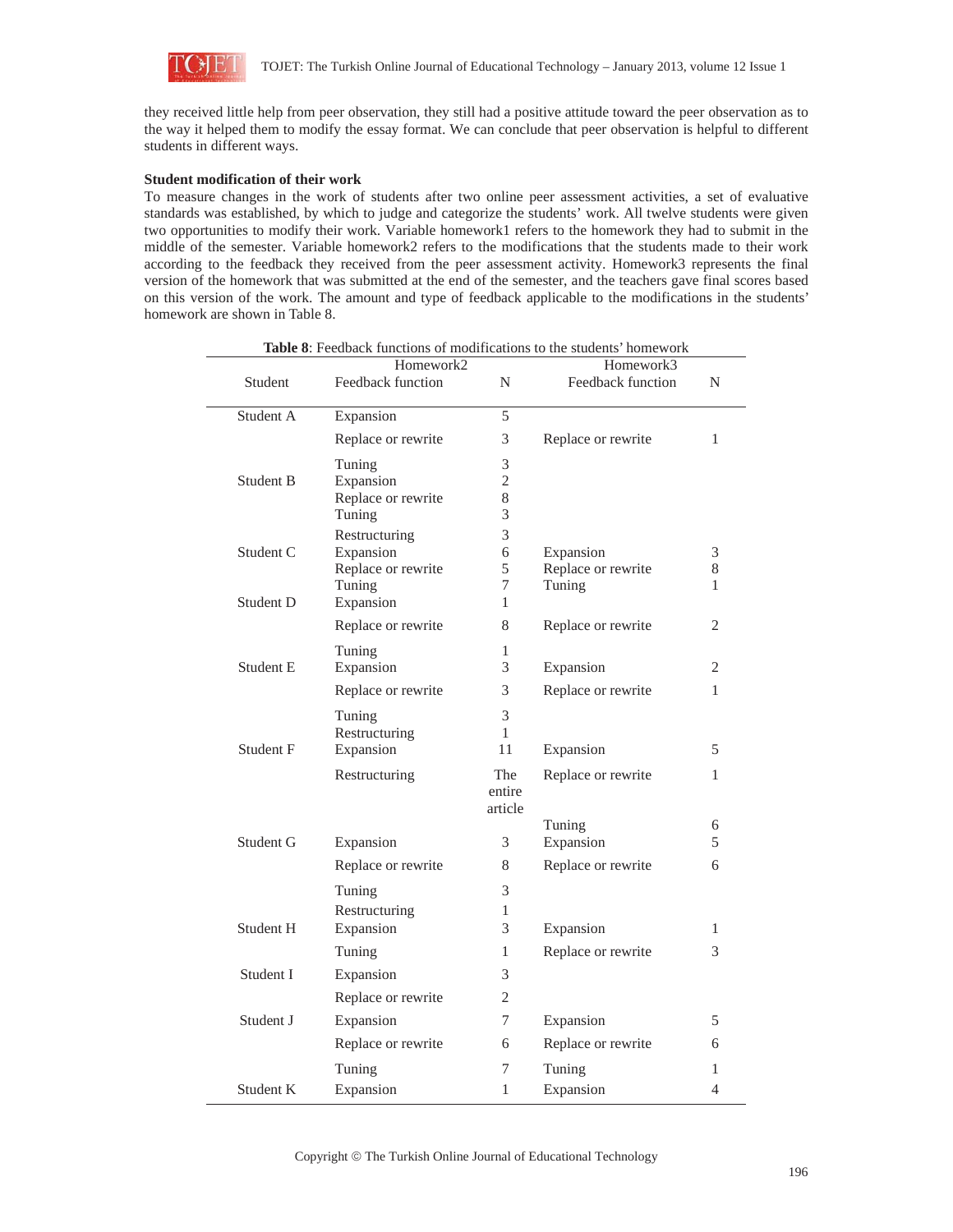|           | Replace or rewrite |    |        |  |
|-----------|--------------------|----|--------|--|
|           | Tuning             | 2  | Tuning |  |
| Student L | Expansion          | 13 |        |  |
|           | Replace or rewrite | 2  |        |  |
|           | Tuning             |    |        |  |
|           | Restructuring      |    |        |  |

In this study, various feedback functions can be used to judge the modifications students make to their work. The revised work was considered good if it was influenced by feedback focused on the functions of tuning and restructuring. If the revised work was only influenced by the feedback associated with confirmation, expansion, or replace or overwrite, the modifications were considered to have taken place at a basic level.

We divided the students into two groups based on the feedback function counts from Table 8: work with advanced modifications and work with basic modifications. Of the twelve students, eleven of them performed advanced modification (see Table 9).

| <b>Table 9:</b> Categorization of student modifications based on feedback function |                 |  |  |
|------------------------------------------------------------------------------------|-----------------|--|--|
| Work with advanced                                                                 | Work with basic |  |  |
| modifications                                                                      | modifications   |  |  |
|                                                                                    |                 |  |  |
|                                                                                    |                 |  |  |

To test the differences between advanced and basic modifications, a chi-square test was used to examine whether the difference between the samples and the normal population was significant. The value of  $\chi^2$  was 8.333<sup>\*\*</sup> (p< .01), which indicates that the difference is statistically significant. Thus, after participating in the online peer assessment activities, the students made positive modifications to their work with the help of feedback from others. Based on the results of the chi-square test, the feedback provided in the online peer assessment activities had a positive influence on the students in the modification of their work.

### **CONCLUSION AND DISCUSSION**

This study analyzed the functions of various types of peer feedback and peer observation on changes in learning. The results of content analysis show that the students provided less feedback related to tuning and advanced functions in the second peer assessment than in the first peer assessment. However, the quality of student feedback improved from the first peer assessment to the second. Although the students adjusted their homework according to the feedback provided by their classmates, they did not always accept it fully. They also valued specific feedback more highly than scores; however, the desire to obtain high scores still motivated students to modify their articles. If the students found that the reviewers did not understand their work, they rewrote it and provided more extensive explanations. Furthermore, the students adopted the evaluators' feedback to generate new ideas or research directions. The students made positive modifications to their work with the help of feedback from others after participating in the online peer assessment activities. Most of the students had positive opinions regarding peer observation.

The findings of this research have several implications. First, increasing the number of peer assessments reduced the amount of advanced feedback provided. Advanced feedback (tuning and restructuring) can be viewed as a scaffold helping students to revise and reorganize their homework (Topping, 1998). As the abilities of learners increased, the scaffolding provided by their peers was progressively withdrawn, which led to a decrease in the amount of advanced feedback in the second peer assessment. The students made positive modifications to their work based on advanced feedback, which suggests that educators should encourage students to provide more feedback to their peers, and also encourage them to provide advanced feedback.

Second, most of the students had a good impression of peer observation. Some even stated that peer observation was more helpful than peer feedback. These findings complement those of Li, Liu, and Steckelberg's (2010), which indicated that there was a significant relationship between the quality of peer feedback and the quality of the students' own final projects. These results suggest that active involvement of students in assessing peers may play an important role in the online peer assessment environment. In peer observation, the assessor reviews, summarizes, clarifies, gives feedback, diagnoses misconceived knowledge, identifies missing knowledge, and considers deviations from the ideal. These are all cognitively demanding activities that could be beneficial for consolidating, reinforcing, and deepening the assessor's understanding. Although learning gains related to peer feedback and peer observation have been reported in this study, it remains unclear how these two roles contribute to the learning process. Future studies should further examine whether students benefit more from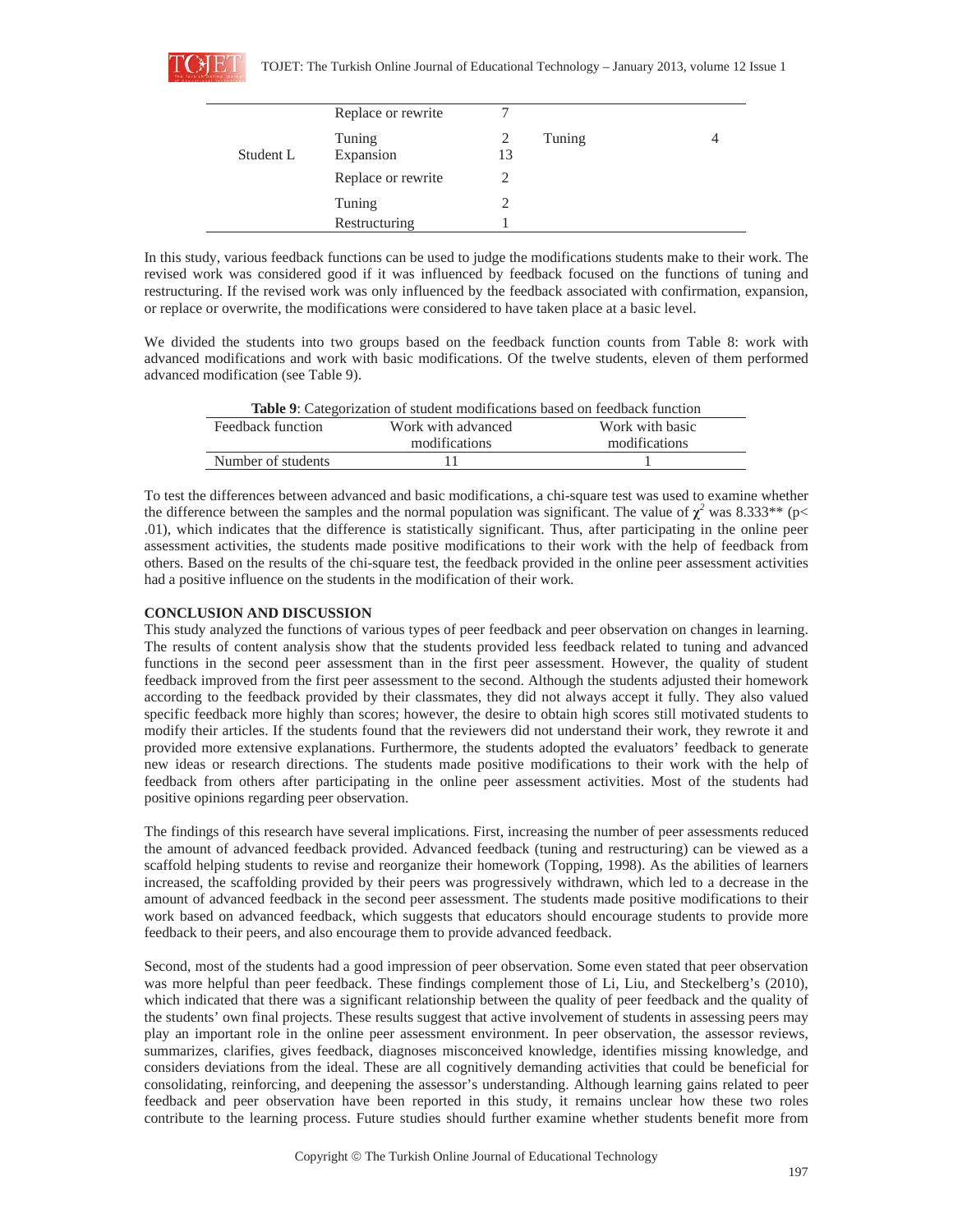

assuming the role of assessor, being assessed, or both.

Finally, the students reported positive attitudes toward the feedback and expressed expectations regarding the amount and quality of feedback they received. They chose to focus on feedback with specific content when making modifications to their work and complained about evaluators who provided feedback without specific suggestions for modification. The process used in choosing useful feedback demonstrates the self-regulation mechanism of students: according to the feedback, the students searched for related information, verified its accuracy, and selected correct and useful portions of the feedback to modify their work. In light of these findings, instructors should encourage students to provide more specific and detailed feedback, which includes more suggestions to guide their peers in the process of revision (Lee & Chen, 2009; Liu & Lin, 2007). Developing the means to improve the specificity of peer feedback is an important issue to explore in the future.

Any generalization of these findings may be limited due to the small sample size of this study and is not necessarily applicable to learners in different educational settings or different cultural backgrounds. The characteristics of the "Statistics in Education and Psychology" differ considerably from those of other learning domains such as mathematics or computer science. Thus, the conclusions of our study cannot be generalized to other disciplines. Furthermore, the manner in which various forms of feedback influence various types of revisions (such as deep or more superficial revisions) was not explored in the present study. This issue requires further examination.

### **ACKNOWLEDGEMENT**

This study was supported by the National Science Council, Taiwan, under contract numbers NSC 101-2631-S-008-001, NSC 100-2511-S-008-017-MY2, and NSC 100-2511-S-008-006-MY2.

### **REFERENCES**

- Allsop, Y. (2011). Does collaboration occur when children are learning with the support of a wiki? *The Turkish Online Journal of Educational Technology, 10*(4), 130-137.
- Bangert-Drowns, R. L., Kulick, C. C., Kulik, J. A., & Morgan, M. T. (1991). The instructional effect of feedback in test-like events. *Review of Educational Research, 61*(2), 213-238.
- Butler, D. L., & Winne, P. H. (1995). Feedback and self-regulated learning: A theoretical synthesis. *Review of Educational Research, 65*(3), 245-281.
- Carver, C. S., & Scheier, M. F.(1990). Origins and functions of positive and negative affect: A control-process view. *Psychological Review*, 97, 19-35.
- Chen, Y. C., & Tsai, C. C. (2009). An educational research course facilitated by online peer assessment. *Innovations in Education and Teaching International, 46*(1), 105-117.
- Chen, Y. L., Liu, E. Z. F., Shih, R. C., Wu, C. T., & Yuan, S. M. (2011). Use of peer feedback to enhance elementary students' writing through blogging. *British Journal of Educational Technology, 42*(1), E1-E4.
- Dixon-Krauss, L. A. (Ed.). (1996). *Vygotsky in the classroom: Mediated literacy instruction and assessment.* White Plains, NY: Longman.
- Duran, M., Brunvand, S., & Fossum, P. R. (2009). Preparing science teachers to teach with technology: Exploring a k-16 networked learning community approach. *The Turkish Online Journal of Educational Technology, 8*(4), 21-42.
- Davies, P. (2006). Peer assessment: Judging the quality of stduents' work by comments rather than marks. *Innvations in Eduation and Teaching International, 43*(1), 69-82.
- Falchikov, N. (1993). Group process analysis: Self and peer assessment of working together in a group. *Educational and Training Technology International, 30*(3), 275-284.
- Falchikov, N. (1995) Peer feedback marking: developing peer assessment. *Innovation in Education and Training International, 32*, 175-187.
- Falchikov, N. ,& Goldfinch, J. (2000). Student peer assessment in higher education: A meta-analysis comparing peer and teacher marks*. Review of Educational Research,* 70, 287-322.
- Kilimci, S. (2010). Integration of the internet into a language curriculum in a multicultural society. *The Turkish Online Journal of Educational Technology, 9*(1), 107-113.
- Lee, C. Y., & Chen, M. P. (2009). A computer game as a context for non-routine mathematical problem solving: The effects of type of question prompt and level of prior knowledge. *Computers & Education , 52*(3), 530-542.
- Li, L., Liu, X., & Steckelberg, A. L. (2010). Assessor or assessee: How student learning improves by giving and receiving peer feedback. *British Journal of Educational Technology, 41*(3), 525-536.
- Lin, S. S. J., Liu, E. Z., & Yuan, S. M. (2001). Web-based peer assessment: feedback for students with various thinking-styles. *Journal of Computer Assisted Learning, 17*(4), 420-432.
- Liu, E. Z. F., & Chang, Y. F. (2010). Gender differences in usage, satisfaction, self-efficacy, and performance